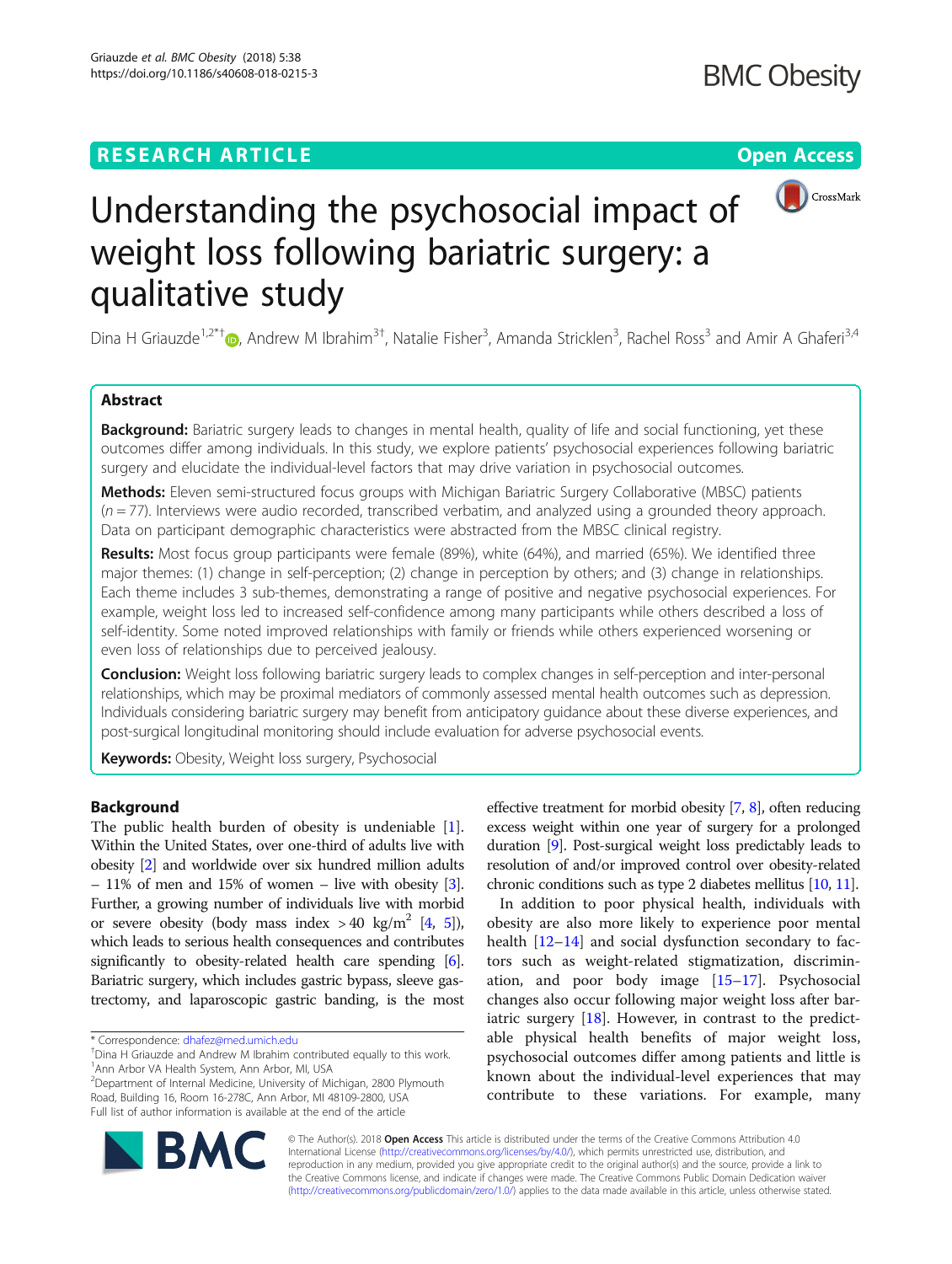individuals experience decreased depression severity and increased quality of life following bariatric surgery [[19](#page-7-0)–[21\]](#page-7-0). Yet others may experience psychological benefit only in the near-term  $[22]$  or not at all  $[23]$ . Some may experience worsened mental health following weight loss surgery with several recent reports demonstrating increased rates of post-surgical self-harm, hospitalization for depression, and binge drinking behavior [\[24](#page-7-0)–[26](#page-7-0)].

Poor mental health can compromise post-surgical weight loss [\[27](#page-7-0)], and psychosocial functioning is commonly assessed prior to bariatric surgery using standardized tools and a clinical interviews [[28\]](#page-7-0). However, there are no definitive guidelines for this process [[29](#page-8-0)] and the accuracy of these assessments may be undermined by patients' underreporting of psychological dysfunction [[30\]](#page-8-0). Following bariatric surgery, psychosocial functioning is not routinely assessed in the clinical setting. Among researchers, quantitative psychometric tools are commonly used to assess post-surgical depression severity and health-related quality of life (e.g Impact of Weight on Quality of Life, Short Form Survey 36). While these instruments can elucidate general trends and associations, they fail to capture the lived individual-level experiences that may drive variation in outcomes (e.g. increased marital discord following major weight loss [[31,](#page-8-0) [32](#page-8-0)]). Hypothesized mechanisms for improved mental health include increased self-confidence, improved self-image, and better relationships as a result of major weight loss [\[33](#page-8-0), [34](#page-8-0)]. Conversely, worsened mental health may be due to unrealistic pre-surgical expectations about the potential physical and mental health benefits of weight loss [\[35](#page-8-0)] or unanticipated changes in social relationships [[36\]](#page-8-0).

In this study, we conducted semi-structured focus groups with 77 US adults who underwent bariatric surgery, and we characterize the patient-level experiences that may drive differences in psychosocial outcomes after major weight loss. These data may facilitate more personalized counseling prior to bariatric surgery, and may provide patients with a more nuanced understanding of the potential psychosocial risks and benefits of bariatric surgery within the context of their individual lives. Further, these data may inform post-operative strategies to discuss, identify, and treat psychological dysfunction following weight loss surgery.

#### Methods

#### Study design

We conducted a qualitative study using semi-structured focus group interviews with patients undergoing bariatric surgery across the state of Michigan. The purpose of these focus groups was to better understand patient experiences after bariatric surgery. Focus group participants were asked to discuss changes in their lifestyle, health, psychological wellbeing, and social relationships. For this manuscript, we focused specifically on the psychological and social changes. This study was approved by the University of Michigan's Institutional Review Board.

#### Participants and recruitment

Patients undergoing bariatric surgery were recruited from four hospitals affiliated with the Michigan Bariatric Surgery Collaborative (MBSC). The MBSC is a statewide clinical registry and quality improvement program in the state of Michigan, which includes more than 70,000 bariatric surgery patients. To ensure a broad range of perspectives, we purposively sampled participants based on gender and geography. MBSC site coordinators identified post-surgical patients who were then contacted by the study team by phone and email. Those who agreed to participate in the focus groups provided written informed consent and received financial compensation for their time.

#### Data collection

Eleven focus groups were conducted between February 7, 2014 and March 28, 2014. A professionally trained moderator conducted all focus groups, which each lasted approximately one hour in duration. The semi-structured interview guide was developed in collaboration with patients, bariatric surgeons, medical weight loss specialists, nurses, dieticians, professional organizations (i.e., American Society for Metabolic and Bariatric Surgery and the Society of American Gastrointestinal and Endoscopic Surgeons), and members of a private insurance company. A summary of the focus group questions that pertained to psychosocial experiences are shown in Appendix 1.

Data were abstracted from the MBSC clinical registry for each focus group participant including age, gender, race, date of operation, procedure type (e.g. adjustable gastric band, sleeve gastrectomy, and Roux-en-y gastric bypass, or duodenal switch), marital status, education level, employment status, approximate annual income and estimate weight loss.

#### Data analysis

All focus groups were audio and video recorded and transcribed verbatim. Four members of the research team, including a bariatric surgeon (AG), a primary care physician (DG), a surgical resident (AI), and non-physician with a Master's in Public Health (NF), independently reviewed a subset of transcripts.

Codes and definitions were generated during consensus conferences using a grounded theory approach. [[37](#page-8-0)] Specifically, initial codes were created to reflect the main topics in the interview guide, and these were then grouped into themes and sub-themes to reflect the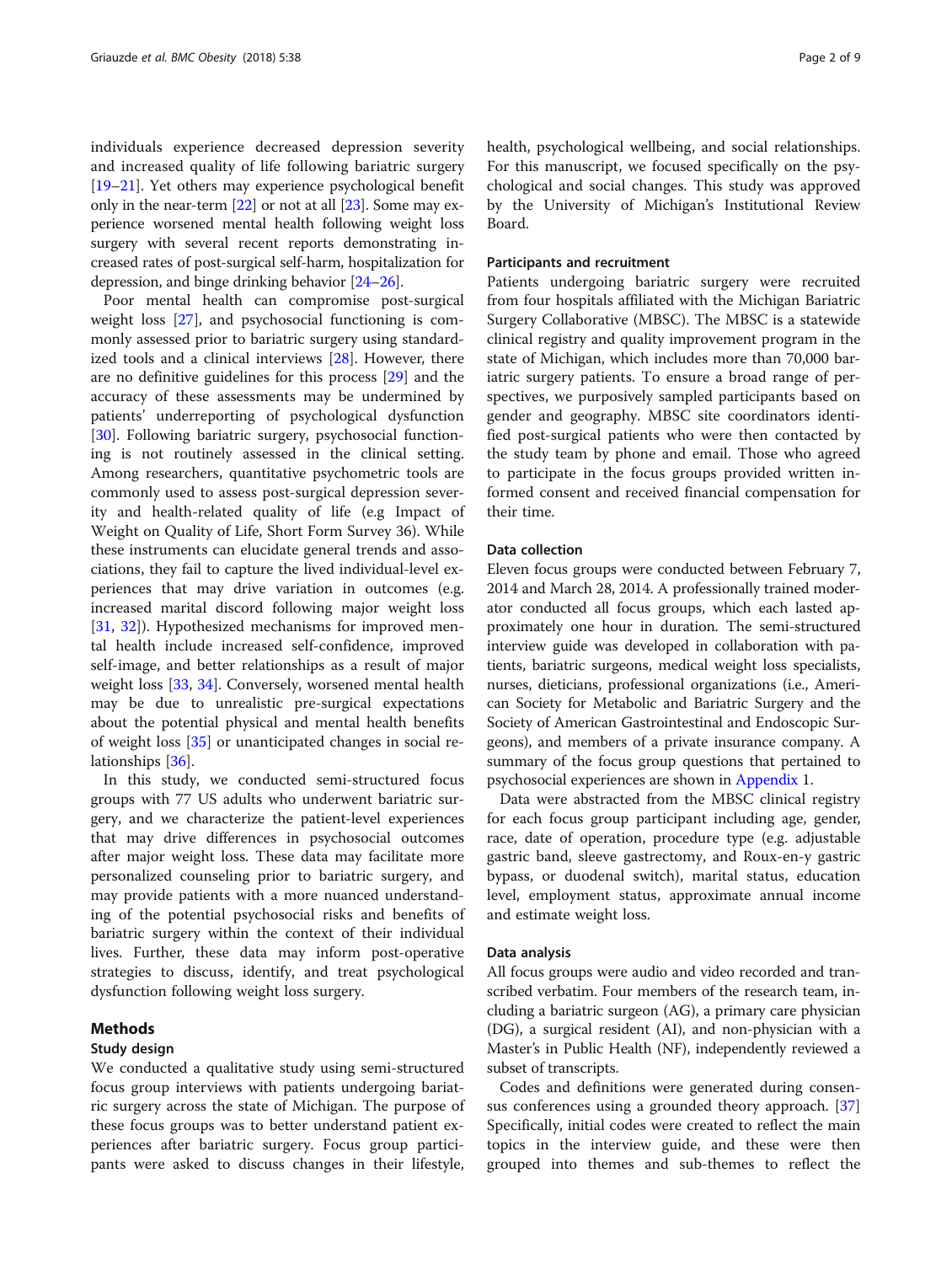patterns and concepts that emerged from the data. Once the coding scheme was established, all four investigators independently coded each transcript. These investigators then met to review their coding and resolve all differences. Few new codes emerged after reviewing 4 transcripts and no new codes emerged after reviewing 8 transcripts. After 11 focus groups, we reached data saturation, and therefore did not conduct additional focus groups (Fig. 1). We counted the occurrence of each theme and sub-theme to understand their relative frequencies within our data (Appendix 2). All transcripts were coded in NVivo (QSR International), a qualitative data analysis computer software package.

Lastly, we discussed our themes and subthemes by telephone with subset of six MBSC Patient Advisors to ensure that our findings did not overlook important experiences among bariatric surgery patients. The MBSC Patient Advisory Program is a partnership between the MBSC and post-bariatric surgery patients that aims to bring the patient voice to design, operations, and advancements of the MBSC program. The Patient Advisors believed that our findings accurately represented the psychosocial experiences of individuals after bariatric surgery.

#### Results

A total of 77 individuals participated in one of 11 focus groups. The mean age of all participants was 48.8 years (range 26 to 72). Most  $(n = 69; 89%)$  were female, white  $(n = 50; 65%)$ , and married  $(n = 49; 64%)$ . Additional participant characteristics including their post-surgical weight loss and psychiatric conditions are shown in Table [1.](#page-3-0)

Within our data, we identified 3 major themes: (1) change in self-perception (2) change in perception by others and (3) change in relationships. Within each major theme we identified three subthemes, which are

described below and illustrative quotes for each are shown on Table [2.](#page-4-0) Each theme was present across each of the procedure types after the patient experience weight loss.

#### Change in self-perception

Participants described changes in how they saw themselves after bariatric surgery.

#### "When I Look in the Mirror"

Many patients reported discordance between their objective post-surgical weight and their perceived body image and identity. One patient stated, "I think for me the mind body experience is so separate. The body loses weight but the mind still stays [the same]" and another endorsed a sense of lost self-identity, stating "once I lost over 100 pounds, and looked in the mirror at myself, I didn't know that person looking back, and that frightened me." In several instances, participants described persistent dissatisfaction with their body image despite marked weight loss and comments from others that "you look so good."

#### "I Have More Confidence"

Many individuals described increased self-confidence after weight loss, which resulted in an increased ability to engage professionally and socially. One participant noted, "I had more confidence to get a better job" and another described a general willingness to embrace new opportunities: "[Now] I don't have any limits; I'm willing to try whatever." Several individuals reported improved mental health, which one woman who struggled with depression for 25 years attributed to "just being more confident."

#### "I Used Food to Cope"

Some participants expressed insight into the psychological factors that contributed to their pre-surgical

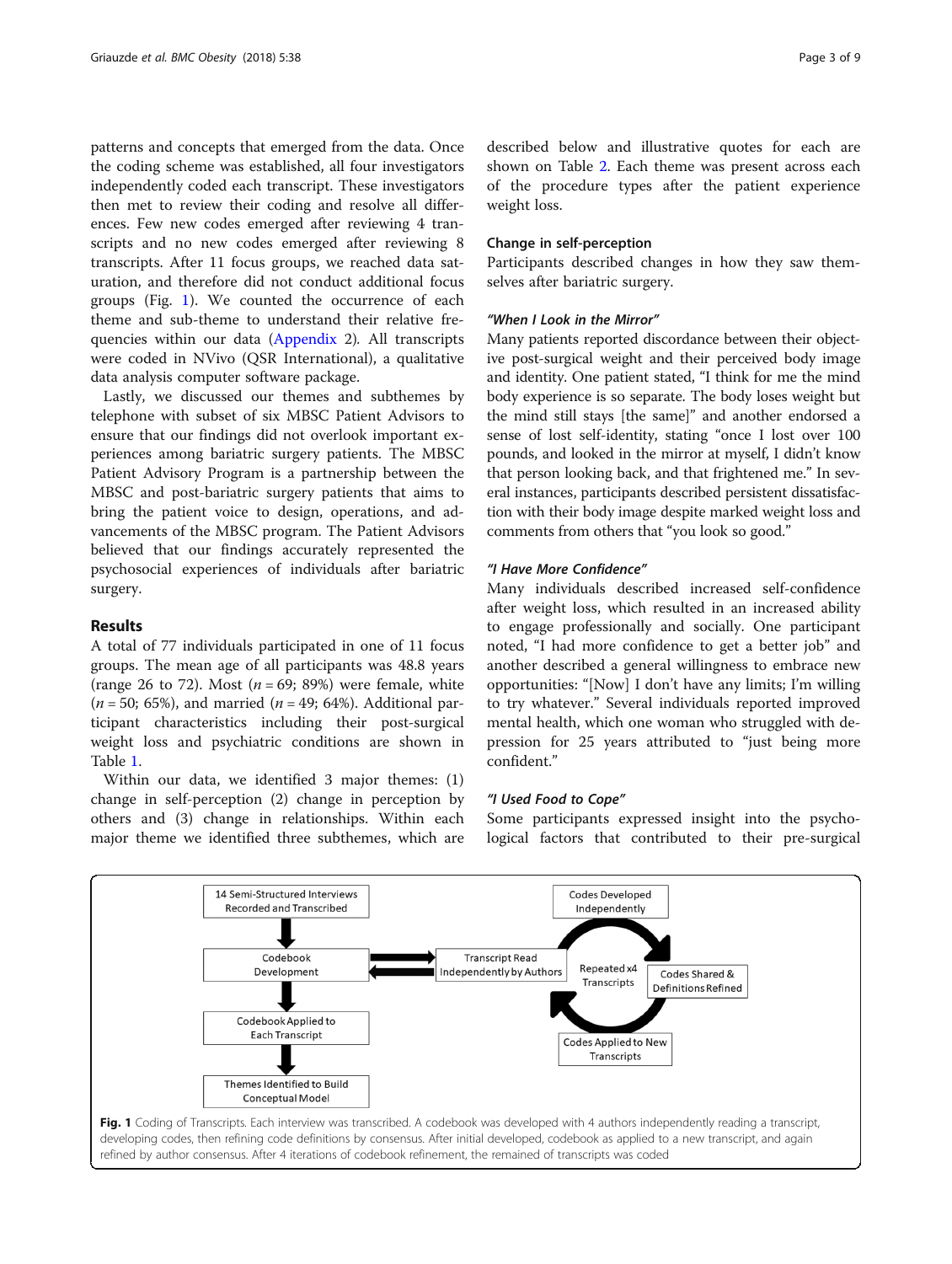<span id="page-3-0"></span>Table 1 Characteristics of Focus Group Participants

|                             | No.  | Percent (Column) |  |
|-----------------------------|------|------------------|--|
| <b>Total Participants</b>   | 77   | 100.0%           |  |
| Female                      | 69   | 89.6%            |  |
| Age (Mean)                  | 48.8 |                  |  |
| Race                        |      |                  |  |
| White                       | 50   | 64.9%            |  |
| African American            | 16   | 20.8%            |  |
| Other / Not-Reported        | 11   | 14.3%            |  |
| Procedure Type              |      |                  |  |
| Sleeve Gastrectomy          | 25   | 32.5%            |  |
| Gastric bypass              | 22   | 28.6%            |  |
| Lap-Band                    | 20   | 26.0%            |  |
| Duodenal Switch             | 10   | 13.0%            |  |
| Time Since Surgery          |      |                  |  |
| Less than 1 Year            | 20   | 26.0%            |  |
| 1 to 2 Years                | 9    | 11.7%            |  |
| 2 to 3 Years                | 12   | 15.6%            |  |
| 3 to 4 Years                | 12   | 15.6%            |  |
| 4 to 5 Years                | 6    | 7.8%             |  |
| More than 5 years           | 15   | 19.5%            |  |
| Marital Status              |      |                  |  |
| Married                     | 49   | 63.6%            |  |
| Widowed                     | 8    | 10.4%            |  |
| Divorced                    | 7    | 9.1%             |  |
| Single                      | 2    | 2.6%             |  |
| <b>Education Level</b>      |      |                  |  |
| High School Graduate        | 8    | 10.4%            |  |
| Some College                | 30   | 39.0%            |  |
| College Graduate            | 14   | 18.2%            |  |
| Graduate Degree             | 13   | 16.9%            |  |
| Employment Status           |      |                  |  |
| Working                     | 50   | 64.9%            |  |
| Retired                     | 6    | 7.8%             |  |
| Disabled                    | 5    | 6.5%             |  |
| In-School                   | 2    | 2.6%             |  |
| Homemaker                   | 2    | 2.6%             |  |
| Income                      |      |                  |  |
| Less than \$25,000          | 7    | 9.1%             |  |
| \$25,000 to \$49,999        | 22   | 28.6%            |  |
| \$50,000 to \$75,000        | 12   | 15.6%            |  |
| More than \$75,000          | 24   | 31.2%            |  |
| Any Psychiatric Diagnosis * | 35   | 49.3%            |  |
| Bi-polar diagnosis          | 1    | 1.4%             |  |
| Anxiety diagnosis           | 11   | 15.5%            |  |
| Depression diagnosis        | 32   | 45.1%            |  |

|                                | No.            | Percent (Column) |
|--------------------------------|----------------|------------------|
| Substance Abuse                | $\mathfrak{D}$ | 2.8%             |
| Eating Disorder                | 0              | $0.0\%$          |
| Other psych diagnosis          | 0              | $0.0\%$          |
| Weight Loss**                  |                |                  |
|                                | Mean           | Std. Dev.        |
| 1 Year Absolute wt. loss, lbs. | 91.0           | 37.2             |
| 1 year % wt. lost              | 32.0           | 10.4             |
| 1 year % excess wt. lost       | 63.9           | 21.8             |
|                                |                |                  |

\*Data on psychologic diagnoses at the time of surgery was available for 71 of our patients. \*\*1-year follow data regarding weight loss was available for 52 of the patients who participated in our study

weight. Several individuals recognized that they used food to cope with emotional distress, and after surgery, "you have to deal with the real reasons you overeat and why you mistreat your body." Some participants sought professional counseling after bariatric surgery to develop new strategies to manage negative emotions, and one individual indicated that she worked with a therapist prior to surgery to prepare for this change.

#### Change in perception by others

Participants also described changes in how they interacted with and were perceived by other individuals after bariatric surgery.

#### "You Took The Easy Way Out"

Some participants felt that they were negatively judged for their decision to have weight loss surgery by friends, family, or co-workers. Bariatric surgery was considered to be the "easy way out" and participants were frequently told "you're not trying hard enough [to lose weight]."

#### "Are You New Here?"

Many noted that they were not recognized by acquaintances after weight loss. This prompted various emotional responses among focus group participants. While some enjoyed the "actual shock reactions of people" some were saddened by the lack of recognition. One woman said, "I was really upset people who have known me all my life walked right by me."

#### "I Am No Longer Invisible"

Participants experienced positive changes in how they were treated both professionally and socially, which often led to mixed sentiments. As one participant stated, "I've got this new life and it's exciting, but then you also see how unfair society can be. You're treated considerably different…people that wouldn't even open a door for you previously are now opening doors." Another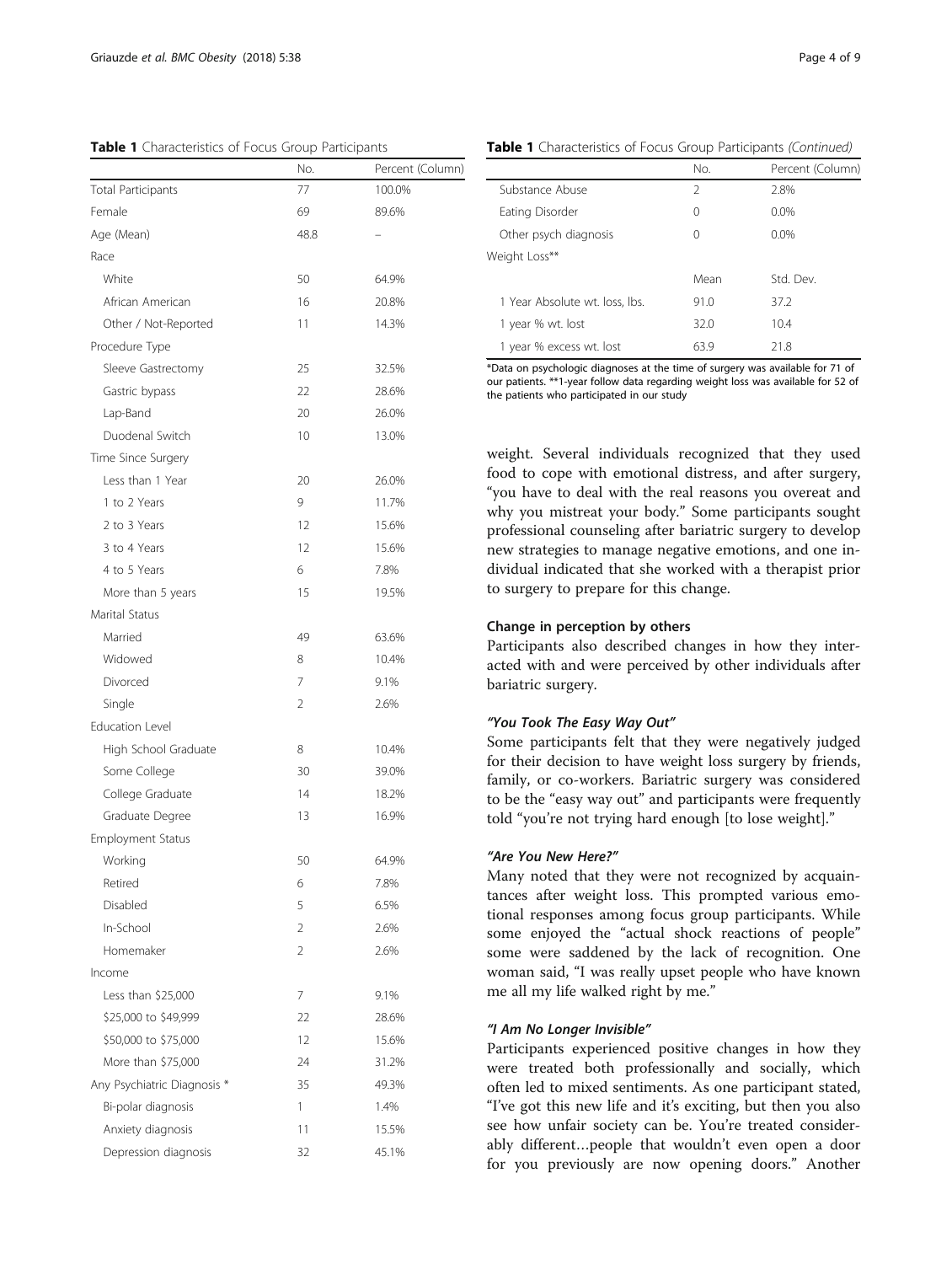#### <span id="page-4-0"></span>Table 2 Representative Quotations from Major Themes and Sub-Themes

Theme 1: Change in Self-Perception

#### "When I Look in the Mirror"

"I don't feel like a different person. I don't see it most of the time. I can put on one of my shirts that I could hardly button before I had surgery...it's the only time I can see [the weight loss]...now it's like a dress."

"I went in to try to find a pair of jeans because people were complaining that my butt was so saggy. And I said I wear a size 17 and they're like, no you don't. I came out in a 9–10, and I still can't believe that."

#### "I Have More Confidence"

"I would say that my friendships have gotten better. [My friends,] they loved me no matter what, and I just think my confidence has grown so much so that I have opened up to them and have a better connection with them now."

"I would've considered myself a wallflower before because I was embarrassed with how I looked. And I would imagine what people would think looking at me, you know. No more, no more. About a year and a half ago, I went to a wedding, and I'm dancing. I'm dancing fast. I'm dancing, I'm smiling the whole time. I danced the whole night, I made it the whole night dancing."

#### "I Used Food to Cope"

"I'm losing the weight…I'm going back to the old me because I understand what happened throughout my life to make me emotionally eat and drink to gain weight. I'm embracing the change, mentally being healthier and more stable, knowing why I became overweight."

"[Before surgery] I could just eat a pack of cookies, get sick, whatever, and pass out like an alcoholic. [Now] the surgery limits how much food I can intake. So it made me go to counseling and start dealing with the underlying issues that were causing me to overeat."

#### Theme 2. Change in Perception by Others

#### "You Took The Easy Way Out"

"I work in the ER and I told everyone at work I was having the surgery and I was really surprised with some of the backlash that I got. They're like, 'You're not trying hard enough. You need to run. You need to do this. You need to diet.'"

"I had one friend [that would tell people that I had bariatric surgery.] It was like a flipping dirty word. Finally I said, 'Why do you have to tell people that? It's not their business. That's my business.' [And she said,] 'Well, they should know.'"

#### "Are You New Here?"

"I have people at work that would see me and say, are you new? And I'm like, no, I've been here for like 12 years."

"I went home to my dad's funeral two years ago and the number of people who didn't know me really upset me...people who have known me all my life walked right by me. Even as I walked right up to them said 'Hi, I'm Nicole...I'm Nicole. You've known me since I was a babe in arms.'"

#### "I'm no longer invisible"

"I'm being perceived in a more professional way. I can dress differently now and I'm finding that I'm trying to take on new projects. I feel that professionally, I might have more opportunities for advancement just because I look different. Sad, but true. It's the way of the world."

"People would let a door slam in your face before. I would sit on bleachers at my kids' events and people didn't look at me, didn't

#### Table 2 Representative Quotations from Major Themes and Sub-Themes (Continued)

talk to me, nothing. Now they're like, 'Hey, let's go for dinner after this.

Theme 3: Change in Relationships

"It made my relationship stronger"

"My marriage is great. He is going to love me no matter what but I feel better in my marriage because I feel healthier."

"My husband and I have been together since we were 16 years old so he basically watched me go down and come back up…When we're intimate now I'm not afraid to take my shirt off. We went years with the lights off and the clothes were on as much as possible and that kind of thing."

"They Didn't Like the Change"

"My engagement ended, because he didn't like the weight loss. At first it was, 'Have the surgery' and then he didn't like how I looked after the weight loss."

"I wish somebody would've told me how it was going to change my marriage, how it was going to change all my relationships that existed, and the ones that didn't even exist. It changed my marriage. I almost got a divorce because I was changing so quickly.'

#### "They're Jealous of Me"

"They don't verbally say they're jealous but you can kind of tell that they are getting jealous because you're getting more attention now than they normally do. People treat you a lot differently. They open doors for you. They say hi to you."

"[My friend is] seeing a guy and she was like, 'I don't want him to meet you because he's going to fall in love with you' .... We've been friends for a really long time, but that was my first inkling of a little bit of a change in the relationships, which was kind of weird for me."

commented that "[weight loss] is like winning the lottery; people who used to ignore you now want to be your best friend."

#### Change in relationships

Patients in the focus groups discussed several important changes in their relationships following bariatric surgery.

#### "It made my relationship stronger"

Some noted that certain relationships strengthened following weight loss, which was often due to increased self-confidence. In other instances, focus group participants attributed this improvement to a significant other's concomitant weight loss and their ability to partake in new activities together. One participant commented that "[my husband] lost 60 pounds and we've both just turned our whole lifestyle around."

#### "They Didn't Like the Change"

In contrast, many participants experienced distress in certain relationships following weight loss. This was often attributed to changes in social activities, which were previously centered around eating. Others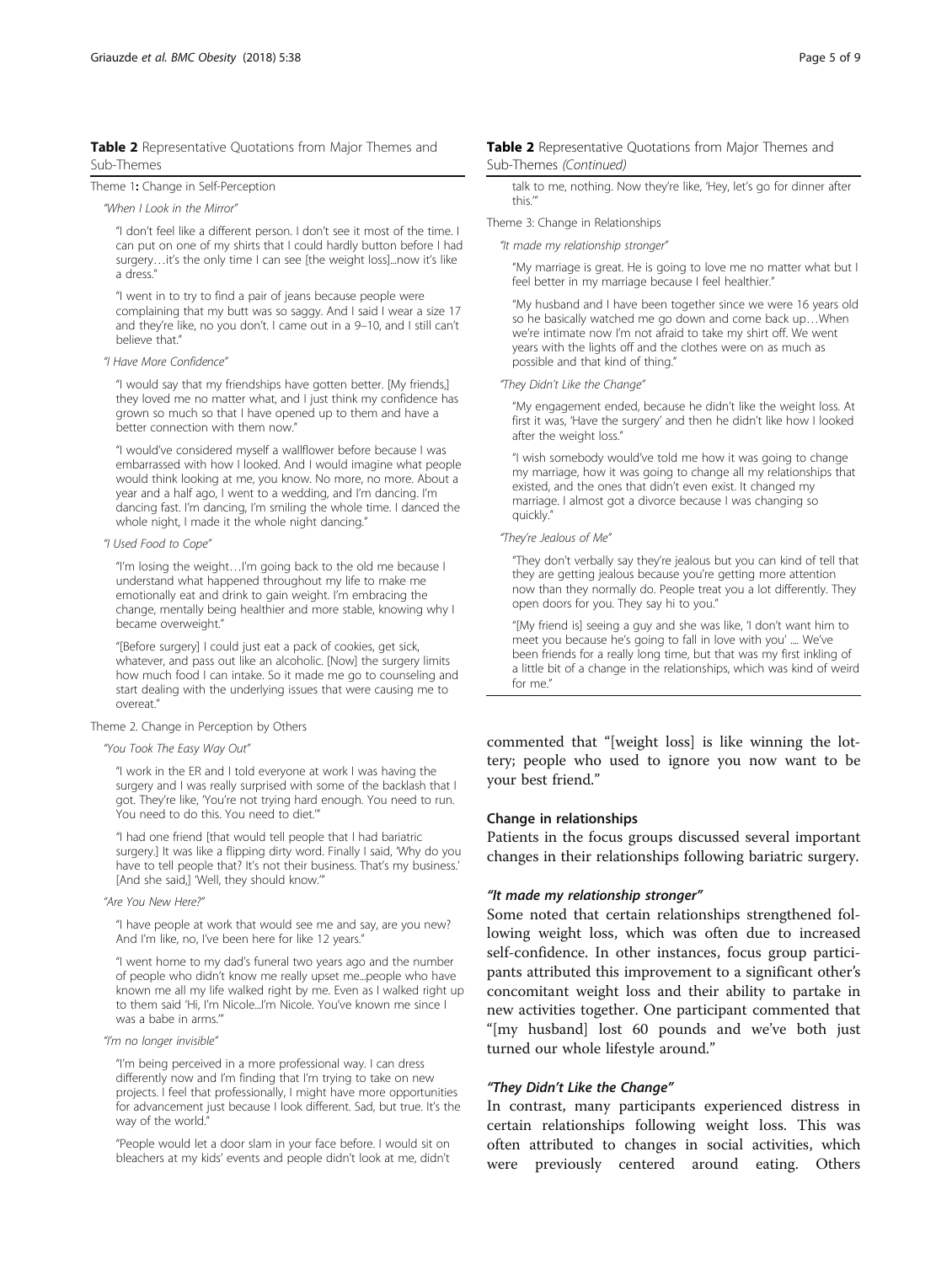indicated that their loved ones preferred their pre-surgical weight. For example, one participant recalled her husband stating, "she can't get too small, doc, because that's why I married her. I wanted her that size" and another said "I almost got divorced because I was changing so fast."

#### "They're Jealous of Me"

Finally, many participants experienced jealousy from friends and family due to weight loss. For example, one told her younger brother, "Look, I lost 39 pounds but don't tell mom or sis because they'll get upset because I'm dropping it so fast." Others reported receiving increased positive social attention, which resulted in jealousy from friends.

#### **Discussion**

Through focus groups with patients who underwent bariatric surgery, we characterized the complex changes in psychological and social functioning that occur following major weight loss. Participants described changes related to three major themes: (1) self-perception; (2) perception by others; and (3) social relationships. Each of these themes includes positive and negative experiences that were often interrelated and experienced simultaneously by patients. Taken together, the experiences described by our focus group participants may help to explain the differences observed in recent quantitative studies examining the psychosocial impact of weight loss after bariatric surgery.

Several of our focus group participants noted that their depressive symptoms resolved following bariatric surgery. These findings are consistent with prior literature demonstrating a decrease in the prevalence and severity of mental health conditions following bariatric surgery [[38,](#page-8-0) [42\]](#page-8-0) as well as improved mental health and health-related quality of life two years after bariatric surgery [[19,](#page-7-0) [20](#page-7-0), [39\]](#page-8-0). Other participants discussed positive psychosocial changes that may mediate improvements in mental health and quality of life such as increased self-confidence and improved relationships with spouses, friends, co-workers and social acquaintances. Notably, these experiences support previously hypothesized mechanisms for improved mental health following major weight loss [[33,](#page-8-0) [34](#page-8-0)]. Changes in self-perception described by participants this study also help put into context recent large registry research demonstrated that a large portion of partients aftery bariatric surgery have a change in relationship status (i.e. married patients become divorces or single individuals get married.) [\[43\]](#page-8-0)

While mental health commonly improves following bariatric surgery [[19](#page-7-0)–[21\]](#page-7-0), some individuals never have this benefit [[23](#page-7-0)] and others may experience worsened mental health, including increased risk of self-harm [\[24](#page-7-0)–[26](#page-7-0)].

Because these prior studies use administrative data and/or quantitative assessments to measure outcomes, they cannot provide insight into the individual-level factors that may either mitigate or potentiate adverse psychosocial outcomes. Prior qualitative work provides limited insight into the live patient experience, and demonstrates that some individuals are dissatisfied with their body image following surgery [[40,](#page-8-0) [41](#page-8-0)], which may be due to unrealistic pre-surgical expectations [[35\]](#page-8-0). For others, weight loss following bariatric surgery may negatively alter marital dynamics, even leading to divorce in some circumstances [\[32](#page-8-0)]. Our findings substantiate and extend these prior qualitative finds among a large patient cohort. We corroborate findings that relationships with significant others may change following major weight loss [\[43](#page-8-0)], and we also provide new insight into changes that may occur in other social and professional settings.

Notably, the psychosocial experiences shared by focus group participants could not be dichotomized as "positive" or "negative" due to the complexity of lived experiences. For example, many were pleased with their objective weight loss, but simultaneously struggled with a loss of self-identity. Others described social and professional gains, but also endorsed resentment for not being treated with similar respect before weight loss. This tension between positive and negative psychosocial experiences may explain, at least in part, why positive psychosocial outcomes diminish over time for some [\[22](#page-7-0)]. Future work could examine fluctuations in psychosocial experiences – perhaps in conjunction with weight loss and maintenance – to inform the development of targeted support strategies to optimize physical and mental health outcomes.

Our findings should be interpreted in the context of important limitations. First, similar to other qualitative studies, this manuscript may not be generalizable to the broader population of bariatric surgery patients. To minimize this limitation, we purposefully sampled patients throughout the state of Michigan to capture differences in various characteristics including age, gender, race, and socioeconomic status. The collaborative, while only one state, is amongst the largest collaboratives in the country with a diverse case-mix. Second, it is possible that participants with more favorable surgical outcomes participated in this voluntary study and therefore our findings may under-represent the negative psychosocial impact of bariatric surgery. However, we did reach thematic saturation with regards to negative psychosocial factors. Moreover, we reviewed our findings and conceptual model with a subset of bariatric patients to ensure important themes were not overlooked. Third, participants' responses could have been influenced by recall or social desirability biases. We aimed to limit this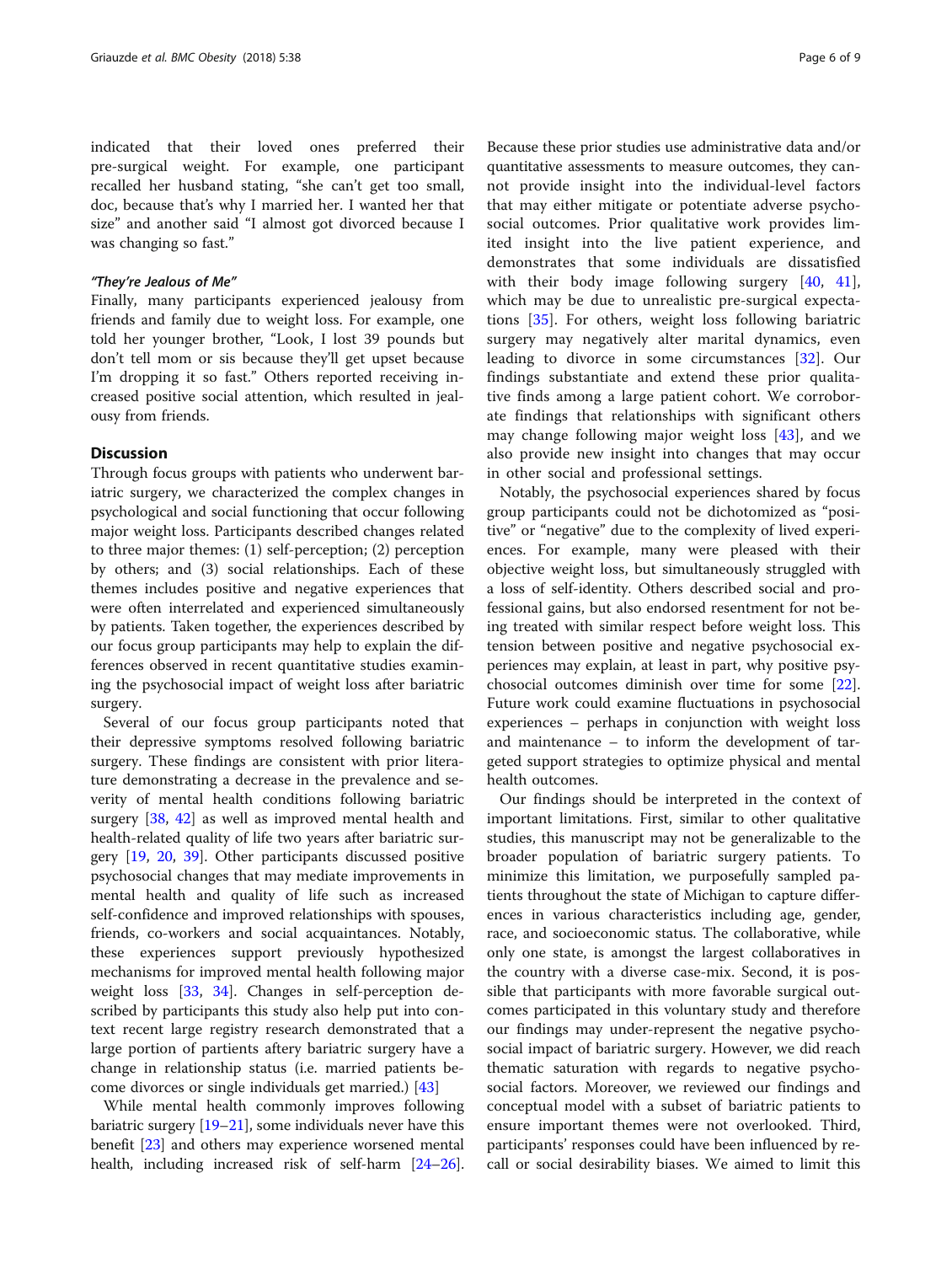bias by utilizing a trained moderator that had no association with the clinical providers within the MBSC. Finally, we did not assess patients at multiple intervals post-operatively, and their response to weight loss may have differed over time. To minimize this potential time-exposure bias, we made sure our sample included patients at multiple points along the post-operative time line. In that context, we did not notice significant thematic differences across different time points after surgery.

Our study has important implications for patients, providers, policymakers. Among patients, these findings may facilitate a more nuanced understanding of the psychosocial changes that may follow weight loss surgery. The themes identified in this study may help providers identify adverse psychosocial outcomes that may otherwise go undetected. While standardized instruments (e.g., PHQ-9) may be used to screen for common mental health conditions (e.g. depression) these measures may not reveal other psychosocial experiences (e.g. marital discord or judgment by former friends), which may contribute to general wellbeing and achieved weight loss [[12,](#page-7-0) [23\]](#page-7-0). To elicit this information, providers may consider asking patients questions such as "How has your weight loss changed your relationships?" or "Has anyone judged you negatively for having weight loss surgery?" Lastly, among payers, there are opportunities to promote favorable psychosocial outcomes through reimbursement for post-surgical mental healthcare, which may include support groups, couple's therapy, or one-on-one counseling.

#### Conclusions

Our study provides new insight into the psychosocial experience of patients following bariatric surgery. By understanding these lived experiences, providers may be better equipped to ascertain and address factors that may contribute to psychosocial dysfunction. Prior to surgery, patients and providers may engage in a more personalized discussion of potential psychosocial risks and benefits of surgery, and anticipatory guidance may be better tailored to the patient's unique circumstances. For example, a patient whose social life revolves around dining out may be encouraged to explore alternative activities before surgery and to pre-emptively discuss this lifestyle change with friends and family. Post-operatively, bariatric surgery teams and primary care providers may more effectively elicit and address psychosocial struggles by discussing patients' changes in self-perception and relationships with others. As rates of severe obesity and surgical treatment for the condition continue to rise, these steps are critical to optimize psychosocial functioning among patients who consider and undergo weight loss surgery.

#### Appendix 1

#### Table 3 Focus Group Semi-Structured Interview Guide

Life Changes Since Surgery

- How have things changed for the better in your life and since you had bariatric surgery? What things have changed for the worse?
- What were some of the surprises? What changes occurred in your life which were unexpected?
- Just focusing on your health, what effects has bariatric surgery had on your health?
- How about your social life and relationships, what specific effects did the surgery have in this area?
- How about any lifestyle changes, your activities, interests, etc., how has the surgery changed this aspect of your life?
- Thinking about your emotions and personality and the way you feel, how has the surgery affected this part of your life?
- Probe any other psychological related changes Overall what would you say are some of the things you struggle with the most since your surgery?

#### Appendix 2

Table 4 Frequency of Codes Organized by Themes and Subthemes

|                                      | Frequency<br>(N <sub>O</sub> ) | Frequency,<br>Within Theme<br>(Column %) | Frequency,<br>Overall<br>(Column %) |
|--------------------------------------|--------------------------------|------------------------------------------|-------------------------------------|
| Change in Self-Perception            | 72                             | 100.0%                                   | 47.7%                               |
| I have more confidence               | 31                             | 43.1%                                    | 20.5%                               |
| When I look in the<br>mirror         | 23                             | 31.9%                                    | 15.2%                               |
| I used food to cope                  | 10                             | 13.9%                                    | 6.6%                                |
| Other                                | 8                              | 11.1%                                    | 5.3%                                |
| Change in Perception<br>by Others    | 41                             | 100.00%                                  | 27.2%                               |
| I felt invisible when<br>I was heavy | 22                             | 53.66%                                   | 14.6%                               |
| You took the easy<br>way out         | 10                             | 24.39%                                   | 6.6%                                |
| Are you new here?                    | 5                              | 12.20%                                   | 3.3%                                |
| Other                                | $\overline{4}$                 | 9.76%                                    | 2.6%                                |
| Relationship Impact                  | 38                             | 100.0%                                   | 25.2%                               |
| They're jealous of me                | 15                             | 39.5%                                    | 9.9%                                |
| They didn't like the<br>change       | 12                             | 31.6%                                    | 7.9%                                |
| It made my relationship<br>stronger  | 8                              | 21.1%                                    | 5.3%                                |
| Other                                | 3                              | 7.9%                                     | 2.0%                                |
| Total                                | 151                            |                                          | 100.0%                              |

Frequency table was used to guide our descriptive language in the manuscript text: > 50% was considered "Most"; 30–49% "Many"; 10–29% "Some"; < 10% "Few"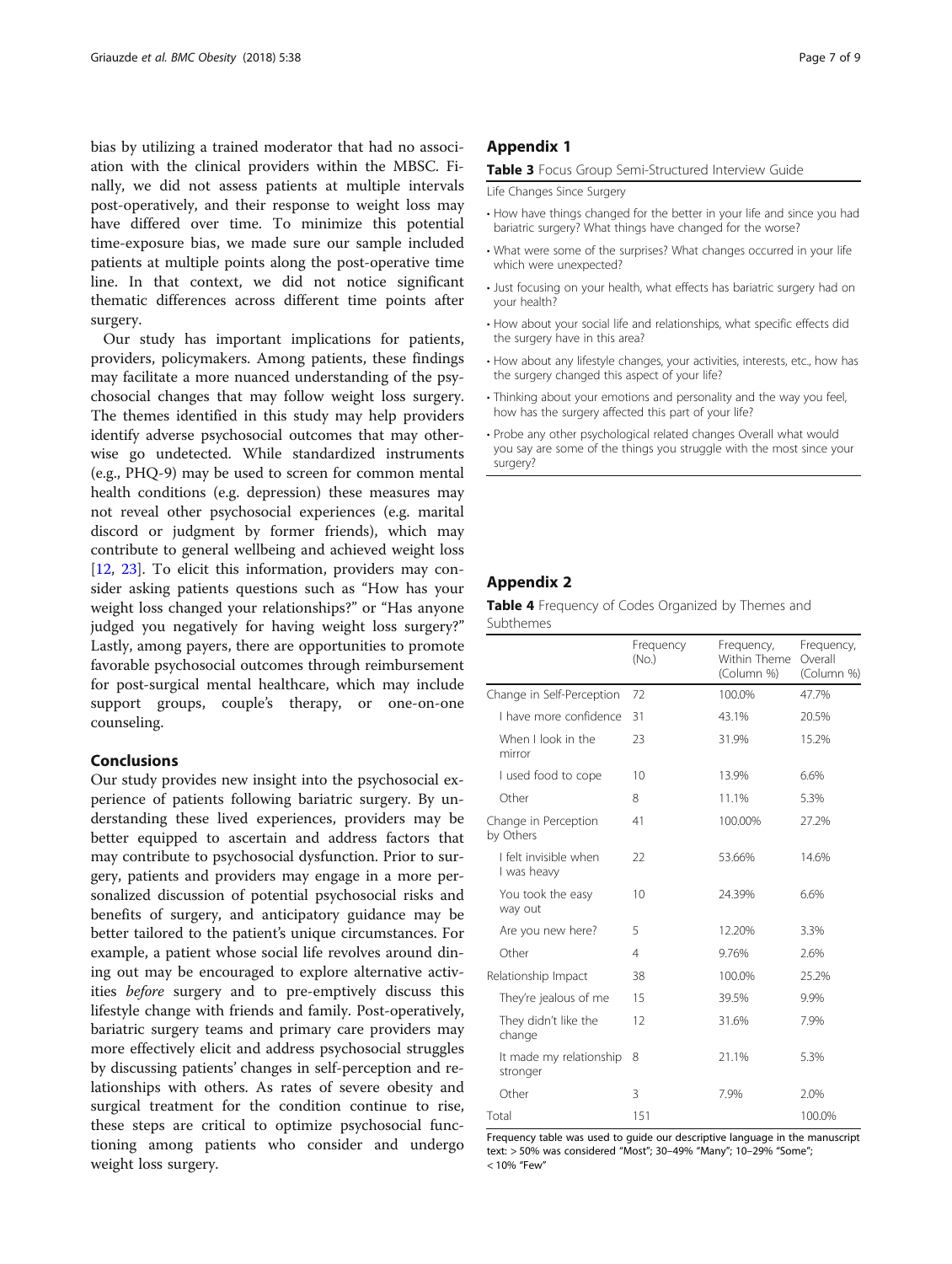#### <span id="page-7-0"></span>Abbreviations

MBSC : Michigan Bariatric Surgery Collaborative

#### Acknowledgements

The authors would like to thank all focus group participants.

#### Funding

Dr. Griauzde is a research fellow and is funded by the Veterans Health Administration. Dr. Ghaferi receives research funding from the Agency for Healthcare Research and Quality (K08 HS023621; P30 HS024403) and the Patient Centered Outcomes Research Institute (CE-1304-6596). He also receives salary support from Blue Cross Blue Shield of Michigan as the Director of the Michigan Bariatric Surgery Collaborative. Rachel Ross reports funding from the Patient Centered Outcomes Research Institute.

#### Availability of data and materials

Data will not be made available in order to protect participants' identities.

#### Authors' contributions

DG and AI led the qualitative data analysis and drafted and revised the manuscript. NF participated in qualitative data analysis and manuscript preparation. RR and AS assisted with focus groups, qualitative data analysis, and manuscript preparation. AG participated in the design of the study, qualitative data analysis, and manuscript preparation. All authors read and approved the final manuscript.

#### Ethics approval and consent to participate

This study was approved by the University of Michigan Institutional Review Board. All participants signed an informed consent document.

#### Consent for publication

Not applicable.

### Competing interests

None.

#### Publisher's Note

Springer Nature remains neutral with regard to jurisdictional claims in published maps and institutional affiliations.

#### Author details

<sup>1</sup> Ann Arbor VA Health System, Ann Arbor, MI, USA. <sup>2</sup> Department of Internal Medicine, University of Michigan, 2800 Plymouth Road, Building 16, Room 16-278C, Ann Arbor, MI 48109-2800, USA. <sup>3</sup>Department of Surgery, University of Michigan, Ann Arbor, MI, USA. <sup>4</sup>Institute for Healthcare Policy & Innovation, University of Michigan, Ann Arbor, MI, USA.

# Received: 3 January 2018 Accepted: 2 October 2018<br>Published online: 03 December 2018

#### References

- 1. Flegal KM, Kruszon-Moran D, Carroll MD, Fryar CD, Ogden CL. Trends in obesity among adults in the United States, 2005 to 2014. JAMA. 2016;315: 2284. <https://doi.org/10.1001/jama.2016.6458>.
- 2. Adult Obesity Facts | Overweight & Obesity | CDC, (2017). [https://www.cdc.](https://www.cdc.gov/obesity/data/adult.html) [gov/obesity/data/adult.html](https://www.cdc.gov/obesity/data/adult.html) (accessed November 27, 2017).
- 3. WHO | Obesity and overweight, WHO. (n.d.). [http://www.who.int/](http://www.who.int/mediacentre/factsheets/fs311/en/) [mediacentre/factsheets/fs311/en/](http://www.who.int/mediacentre/factsheets/fs311/en/) (accessed November 16, 2017).
- 4. Defining Adult Overweight and Obesity | Overweight & Obesity | CDC, (n.d.). <https://www.cdc.gov/obesity/adult/defining.html> (accessed November 28, 2017).
- 5. Sturm R, Hattori A. Morbid obesity rates continue to rise rapidly in the US. Int J Obes. 2013;2005(37):889–91. <https://doi.org/10.1038/ijo.2012.159>.
- 6. Andreyeva T, Sturm R, Ringel JS. Moderate and severe obesity have large differences in health care costs. Obes Res. 2004;12:1936–43. [https://doi.org/](https://doi.org/10.1038/oby.2004.243) [10.1038/oby.2004.243.](https://doi.org/10.1038/oby.2004.243)
- Buchwald H, Avidor Y, Braunwald E, Jensen MD, Pories W, Fahrbach K, Schoelles K. Bariatric surgery: a systematic review and meta-analysis. JAMA. 2004;292:1724–37. <https://doi.org/10.1001/jama.292.14.1724>.
- 8. Chang S-H, Stoll CRT, Song J, Varela JE, Eagon CJ, Colditz GA. The effectiveness and risks of bariatric surgery: an updated systematic review

9. Chang SH, Stoll CR, Song J, Varela JE, Eagon CJ, Colditz GA. The effectiveness and risks of bariatric surgery: an updated systematic review and meta-analysis, 2003-2012. JAMA surgery. 2014;149(3):275–87.

[10.1001/jamasurg.2013.3654](https://doi.org/10.1001/jamasurg.2013.3654).

- 10. Morgan DJR, Ho KM, Armstrong J, Litton E. Long-term clinical outcomes and health care utilization after bariatric surgery: a population-based study. Ann Surg. 2015;262:86–92. <https://doi.org/10.1097/SLA.0000000000000972>.
- 11. Schauer PR, Bhatt DL, Kirwan JP, Wolski K, Brethauer SA, Navaneethan SD, Aminian A, Pothier CE, Kim ESH, Nissen SE, Kashyap SR. STAMPEDE investigators, bariatric surgery versus intensive medical therapy for diabetes--3-year outcomes. N Engl J Med. 2014;370:2002–13. [https://doi.org/](https://doi.org/10.1056/NEJMoa1401329) [10.1056/NEJMoa1401329](https://doi.org/10.1056/NEJMoa1401329).
- 12. Luppino FS, de Wit LM, Bouvy PF, Stijnen T, Cuijpers P, Penninx BWJH, Zitman FG. Overweight, obesity, and depression: a systematic review and meta-analysis of longitudinal studies. Arch Gen Psychiatry. 2010;67:220–9. <https://doi.org/10.1001/archgenpsychiatry.2010.2>.
- 13. Sánchez-Villegas A, Pimenta AM, Beunza JJ, Guillen-Grima F, Toledo E, Martinez-Gonzalez MA. Childhood and young adult overweight/obesity and incidence of depression in the SUN project. Obes Silver Spring Md. 2010;18: 1443–8. [https://doi.org/10.1038/oby.2009.375.](https://doi.org/10.1038/oby.2009.375)
- 14. Kubik JF, Gill RS, Laffin M, Karmali S. The impact of bariatric surgery on psychological health. J Obes. 2013;2013:e837989. [https://doi.org/10.1155/](https://doi.org/10.1155/2013/837989) [2013/837989](https://doi.org/10.1155/2013/837989).
- 15. Puhl RM, Heuer CA. The stigma of obesity: a review and update. Obes. Silver Spring Md. 2009;17:941–64. [https://doi.org/10.1038/oby.2008.636.](https://doi.org/10.1038/oby.2008.636)
- 16. Puhl R, Brownell KD. Bias, discrimination, and obesity. Obes Res. 2001;9:788– 805. <https://doi.org/10.1038/oby.2001.108>.
- 17. Spahlholz J, Baer N, König H-H, Riedel-Heller SG, Luck-Sikorski C. Obesity and discrimination - a systematic review and meta-analysis of observational studies. Obes Rev Off J Int Assoc Study Obes. 2016;17:43–55. [https://doi.org/](https://doi.org/10.1111/obr.12343) [10.1111/obr.12343.](https://doi.org/10.1111/obr.12343)
- 18. Magdaleno R Jr, Chaim EA, Pareja JC, Turato ER. The psychology of bariatric patient: what replaces obesity? A qualitative research with Brazilian women. Obes Surg. 2011;21(3):336–9.
- 19. Strain GW, Kolotkin RL, Dakin GF, Gagner M, Inabnet WB, Christos P, Saif T, Crosby R, Pomp A. The effects of weight loss after bariatric surgery on health-related quality of life and depression. Nutr Diabetes. 2014;4:e132. <https://doi.org/10.1038/nutd.2014.29>.
- 20. Karlsson J, Sjöström L, Sullivan M, subjects S o. (SOS)--an intervention study of obesity. Two-year follow-up of health-related quality of life (HRQL) and eating behavior after gastric surgery for severe obesity. Int J Obes Relat Metab Disord J Int Assoc Study Obes. 1998;22:113–26.
- 21. Driscoll S, Gregory DM, Fardy JM, Twells LK. Long-term health-related quality of life in bariatric surgery patients: a systematic review and meta-analysis. Obes. Silver Spring Md. 2016;24:60–70. <https://doi.org/10.1002/oby.21322>.
- 22. Khandalavala BN, Geske J, Nirmalraj M, Koran-Scholl JB, Neumann-Potash L, McBride CL. Predictors of health-related quality of life after bariatric surgery. Obes Surg. 2015;25:2302–5. [https://doi.org/10.1007/s11695-015-1684-9.](https://doi.org/10.1007/s11695-015-1684-9)
- 23. van Hout GCM, Boekestein P, Fortuin FAM, Pelle AJM, van Heck GL. Psychosocial functioning following bariatric surgery. Obes Surg. 2006;16: 787–94. <https://doi.org/10.1381/096089206777346808>.
- 24. Bhatti JA, Nathens AB, Thiruchelvam D, Grantcharov T, Goldstein BI, Redelmeier DA. Self-harm emergencies after bariatric surgery: a populationbased cohort study. JAMA Surg. 2016;151:226–32. [https://doi.org/10.1001/](https://doi.org/10.1001/jamasurg.2015.3414) [jamasurg.2015.3414](https://doi.org/10.1001/jamasurg.2015.3414).
- 25. Lagerros YT, Brandt L, Hedberg J, Sundbom M, Bodén R. Suicide, self-harm, and depression after gastric bypass surgery: a Nationwide cohort study. Ann Surg. 2017;265:235–43. [https://doi.org/10.1097/SLA.0000000000001884.](https://doi.org/10.1097/SLA.0000000000001884)
- 26. Morgan DJR, Ho KM. Incidence and risk factors for deliberate self-harm, mental illness, and suicide following bariatric surgery: a state-wide population-based linked-data cohort study. Ann Surg. 2017;265:244–52. <https://doi.org/10.1097/SLA.0000000000001891>.
- 27. Herpertz S, Kielmann R, Wolf AM, Hebebrand J, Senf W. Do psychosocial variables predict weight loss or mental health after obesity surgery? A systematic review. Obesity. 2004;12:1554–69. [https://doi.org/10.1038/oby.](https://doi.org/10.1038/oby.2004.195) [2004.195.](https://doi.org/10.1038/oby.2004.195)
- 28. Marek RJ, Heinberg LJ, Lavery M, Merrell Rish J, Ashton K. A review of psychological assessment instruments for use in bariatric surgery evaluations. Psychol Assess. 2016;28:1142–57. [https://doi.org/10.1037/](https://doi.org/10.1037/pas0000286) [pas0000286](https://doi.org/10.1037/pas0000286).